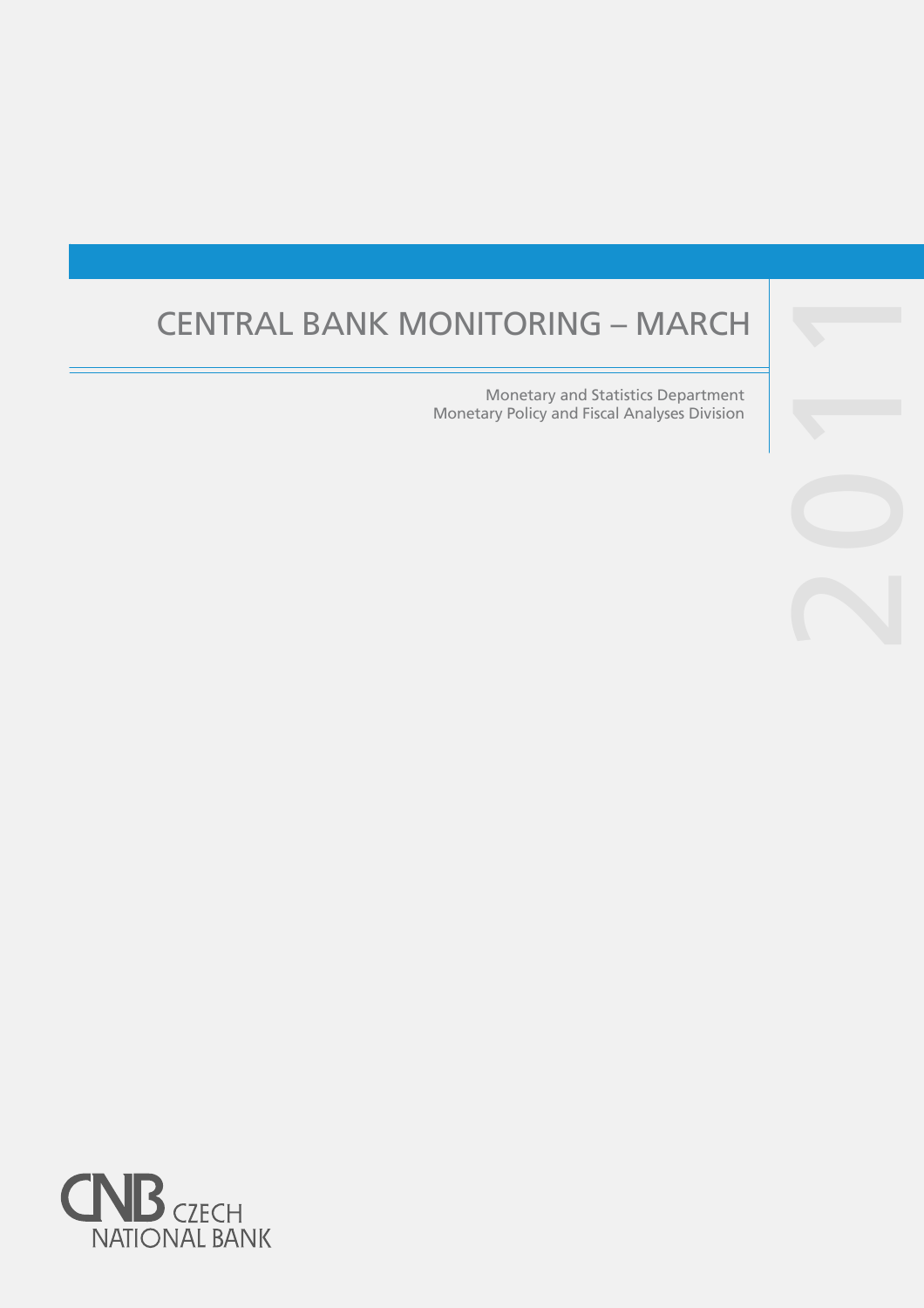#### **In this issue**

The global economic recovery slowed and is expected to accelerate again in the second half of *2011. The debt crisis in Europe is continuing with varying intensity and investors remain nervous. Rising prices of commodities and energy have become a common, but not the only, cause of inflation in the economies under review. From the monetary policy point of view, most of the central banks we monitor "responded" to the ongoing/planned fiscal consolidation and slower recovery by keeping rates unchanged. The exceptions were the Swedish, Hungarian and Polish central banks, which raised their key rates. However, as economic activity gradually recovers and inflation is pushed upwards by commodity prices, the ECB, the Fed and the Bank of England can be expected to start a cycle of monetary policy tightening in the second half or at the end of 2011. In* Spotlight *we take a look at the changeover to the euro in Estonia. Our selected speech is an address given by the Deputy Governor of Sveriges Riksbank.*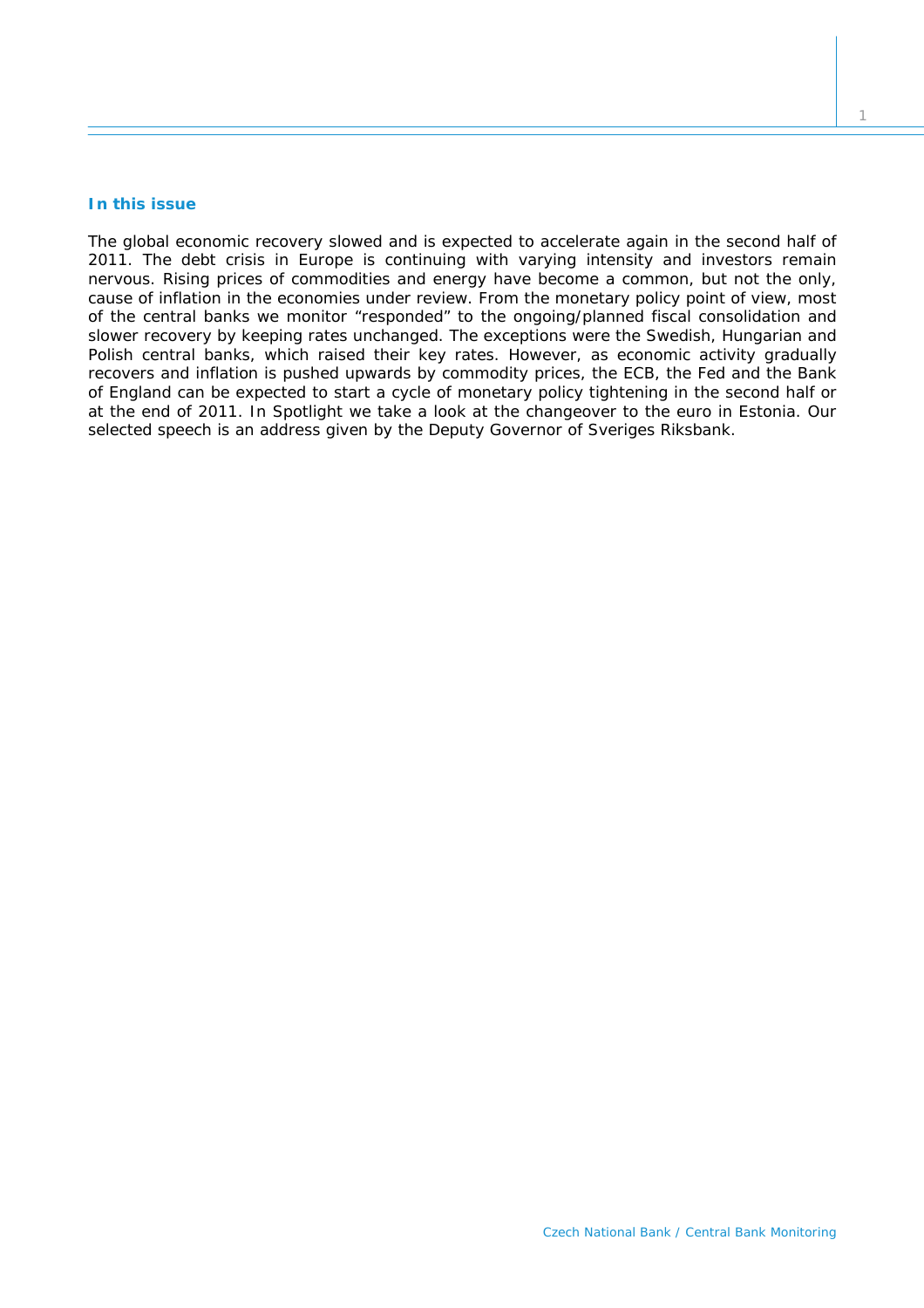# **1. LATEST MONETARY POLICY DEVELOPMENTS AT SELECTED CENTRAL BANKS**

## **Key central banks of Euro-Atlantic area**

|                                      | Euro area (ECB)                               | USA (Fed)                            | <b>United Kingdom (BoE)</b>                                 |
|--------------------------------------|-----------------------------------------------|--------------------------------------|-------------------------------------------------------------|
| <b>Inflation target</b>              | $< 2\%$ <sup>1</sup>                          | n.a.                                 | 2%                                                          |
| <b>MP</b> meetings<br>(rate changes) | 13 Jan (0.00)<br>3 Feb (0.00)<br>3 Mar (0.00) | 14 Dec (0.00)<br>25-26 Jan (0.00)    | 8-9 Oct (0.00)<br>$12 - 13$ Jan $(0.00)$<br>9-10 Feb (0.00) |
| Current basic rate                   | 1.00%                                         | $0 - 0.25%$                          | 0.50%                                                       |
| Latest inflation                     | 2.4% (Feb 2011) <sup>2</sup>                  | 1.6% (Jan 2011)                      | 4.0% (Jan 2011)                                             |
| <b>Expected MP meetings</b>          | 7 Apr<br>5 May<br>9 Jun                       | 15 Mar<br>26-27 Apr                  | $9-10$ Mar<br>$6-7$ Apr<br>$4-5$ May<br>$8-9$ Jun           |
| Other expected events                | 9 Jun: publication of<br>forecast             | 13 Apr: publication of<br>Beige Book | 11 May: publication of<br><b>Inflation Report</b>           |
| Expected rate movements <sup>3</sup> | $\rightarrow$<br>$2 - 1$<br>$2 \ldots$        | $\rightarrow$                        | $\rightarrow$                                               |

<sup>1</sup> ECB definition of price stability; <sup>2</sup> flash estimate; <sup>3</sup> direction of expected change in rates in coming quarter taken from Consensus Forecast survey.



The **ECB** left interest rates unchanged, pointing out upside risks regarding price developments and even signalling the possibility of an interest rate hike at the next meeting. The ECB's new macroeconomic projections foresee real GDP growth between 1.3% and 2.1% in 2011 and between 0.8% and 2.8% in 2012. The ECB expects inflation in a range of 2.0%–2.6% in 2011 and 1.0%–2.4% in 2012. The projections are based on oil price futures as of mid-February 2011, i.e. they exclude the most recent oil price increases. Refinancing operations will continue to be conducted as fixed rate tender procedures with full allotment in the quarter ahead.

The **Fed** left its key rate unchanged and continued its quantitative easing (QE2), i.e. Treasury bond purchases of \$600 billion. The economic recovery is continuing, though at a rate that has been insufficient to bring about a significant improvement in labour market conditions. Growth in household spending picked up late last year, but remains constrained by high unemployment, modest income growth, lower housing wealth and tight credit. Longer-term inflation expectations remain stable.

The **BoE** kept its key rate unchanged at 0.50%, where it has been since 5 March 2009. A wide range of views on future monetary policy steps was apparent at the [February meeting.](http://www.bankofengland.co.uk/publications/minutes/mpc/pdf/2010/mpc1011.pdf) The recent increase in inflation was due to rising import prices and commodity prices and to a VAT increase. The BoE expects inflation to pick up to between 4% and 5% in 2011 and then fall back towards the 2% target in 2012 as the effects of the VAT increase and other factors wane. Three MPC members out of nine voted to increase the key interest rate by either 0.25 or 0.50 percentage point. One member voted to increase the size of the asset purchase programme.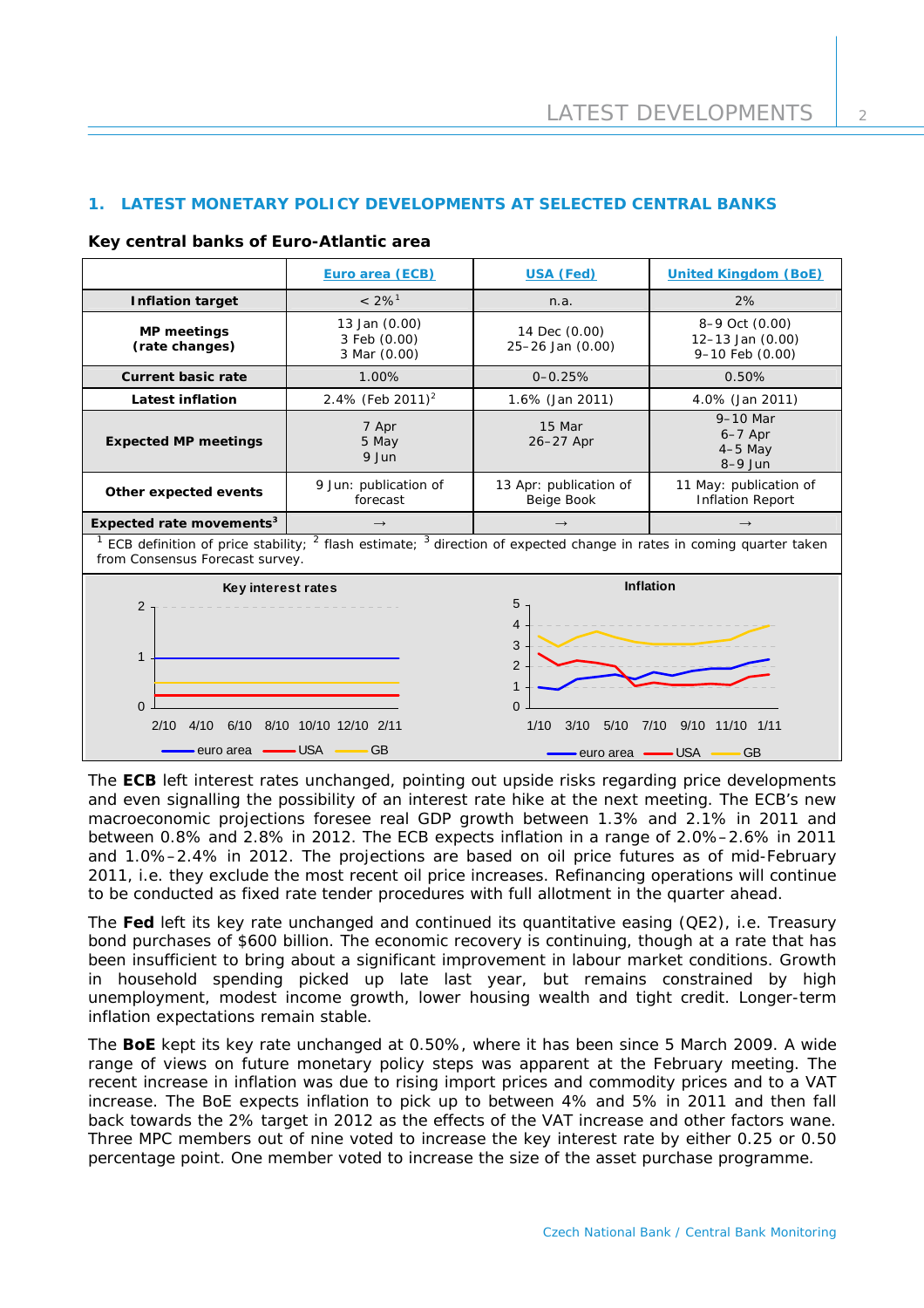|                                                                                               | <b>Sweden (Riksbank)</b>                         | <b>Hungary (MNB)</b>                                    | Poland (NBP)                                                      |  |  |
|-----------------------------------------------------------------------------------------------|--------------------------------------------------|---------------------------------------------------------|-------------------------------------------------------------------|--|--|
| <b>Inflation target</b>                                                                       | 2%                                               | 3%                                                      | 2.5%                                                              |  |  |
| <b>MP</b> meetings<br>(rate changes)                                                          | 14 Dec (+0.25)<br>14 Feb (+0.25)                 | 20 Dec (+0.25)<br>24 Jan (+0.25)<br>21 Feb (0.00)       | 21-22 Dec (0.00)<br>$18 - 19$ Jan $(+0.25)$<br>$1-2$ Mar $(0.00)$ |  |  |
| <b>Current basic rate</b>                                                                     | 1.50%                                            | 6.00%                                                   | 3.75%                                                             |  |  |
| <b>Latest inflation</b>                                                                       | 2.5% (Jan 2011)                                  | 4.0% (Jan 2011)                                         | 3.8% (Jan 2011)                                                   |  |  |
| <b>Expected MP meetings</b>                                                                   | 19 Apr                                           | 28 Mar<br>18 Apr<br>16 May                              | $4-5$ Apr<br>10-11 May<br>$7-8$ Jun                               |  |  |
| Other expected events                                                                         | 20 Apr: publication of<br>Monetary Policy Report | 28 Mar: publication of<br>Quarterly Report on Inflation | 8 Jun: publication of Inflation<br>Report                         |  |  |
| Expected rate movements <sup>1</sup>                                                          | $\rightarrow$                                    |                                                         |                                                                   |  |  |
| Direction of expected change in rates in coming quarter taken from Consensus Forecast survey. |                                                  |                                                         |                                                                   |  |  |
| Key interest rates                                                                            |                                                  | <b>Inflation</b>                                        |                                                                   |  |  |
| 8                                                                                             |                                                  | 8                                                       |                                                                   |  |  |
| 6                                                                                             |                                                  | 6                                                       |                                                                   |  |  |
| 4                                                                                             |                                                  | $\overline{4}$                                          |                                                                   |  |  |
| $\overline{2}$                                                                                |                                                  | 2                                                       |                                                                   |  |  |
| $\Omega$                                                                                      |                                                  | $\Omega$                                                |                                                                   |  |  |
| 2/10<br>4/10<br>6/10                                                                          | 8/10 10/10 12/10 2/11                            | 1/10<br>3/10<br>5/10                                    | 9/10<br>11/10 1/11<br>7/10                                        |  |  |
| <b>SWE</b>                                                                                    | <b>HUN</b><br><b>POL</b>                         | <b>SWE</b>                                              | <b>POL</b><br><b>HUN</b>                                          |  |  |

# **Selected central banks of inflation-targeting EU countries**

The **Riksbank** twice raised its key interest rate by 0.25 percentage point last quarter, to 1.5%. The Swedish economy is continuing to grow strongly, supported by exports, investment and household consumption. Although current inflationary pressures are low, the Riksbank expects them to increase as economic activity in Sweden strengthens. Rising commodity and energy prices are contributing to a higher inflation rate. To stabilise inflation close to the target and to avoid resource utilisation being too high, the Riksbank decided to raise the repo rate.

In light of inflation risks and major cost-push shocks, the **MNB** twice raised interest rates by 0.25 percentage point, to 6.0%. At its latest monetary policy meeting it left key rates unchanged. The MNB expects inflation to rise in the near future, due to significant domestic cost-push shocks (caused by unprocessed food prices and the introduction of sector-specific taxes). The MNB justified the increase in rates also by a potential rise in inflation expectations and by possible second-round effects of the cost-push shocks. External demand is the main driver of Hungarian economic growth. Domestic demand is recovering only gradually. Household consumption is likely to pick up further, due to the easing of direct tax burdens and improvements in employment.

At its January meeting, the **NBP** increased its key interest rates owing to an expected gradual rise in wage and inflation pressures caused by relatively high economic growth. Rates were left unchanged at the March meeting. The main reasons for this decision were persisting uncertainty regarding consumer demand, very moderate wage growth and rising unemployment. Inflation rose to 3.8% as a result of faster growth in food and energy prices and VAT changes. The NBP expects the impact of global commodity prices to abate in the second half of the year, but it is aware of the risk of second-round effects in the short run.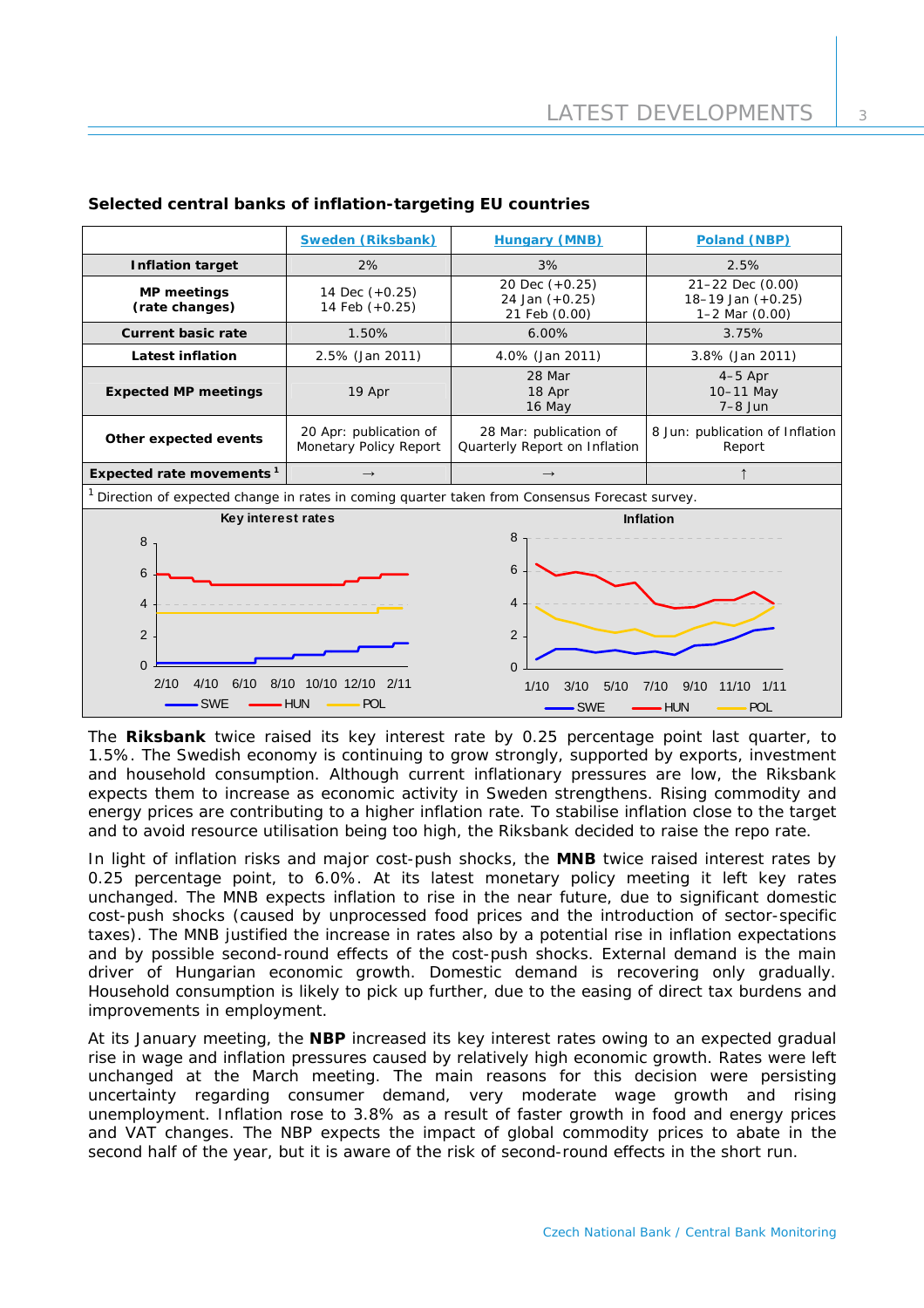|                                                                                                                                                                                                                                              | <b>Norway (NB)</b>                               | <b>Switzerland (SNB)</b>                                                                                                                             | <b>New Zealand (RBNZ)</b>                      |  |  |
|----------------------------------------------------------------------------------------------------------------------------------------------------------------------------------------------------------------------------------------------|--------------------------------------------------|------------------------------------------------------------------------------------------------------------------------------------------------------|------------------------------------------------|--|--|
| <b>Inflation target</b>                                                                                                                                                                                                                      | 2.5%                                             | $< 2\%$                                                                                                                                              | $2\%$ <sup>1</sup>                             |  |  |
| <b>MP</b> meetings<br>(rate changes)                                                                                                                                                                                                         | 15 Dec (0.00)<br>26 Jan (0.00)                   | 16 Dec (0.00)                                                                                                                                        | 9 Dec (0.00)<br>27 Jan (0.00)                  |  |  |
| <b>Current basic rate</b>                                                                                                                                                                                                                    | 2.00%                                            | $0 - 0.75%$ <sup>2</sup>                                                                                                                             | 3.00%                                          |  |  |
| <b>Latest inflation</b>                                                                                                                                                                                                                      | 2% (Jan 2011)                                    | 0.3% (Jan 2011)                                                                                                                                      | 4% (Dec 2010)                                  |  |  |
| <b>Expected MP meetings</b>                                                                                                                                                                                                                  | 16 Mar                                           | 17 Mar                                                                                                                                               | 10 Mar<br>28 Apr<br>9 Jun                      |  |  |
| Other expected events                                                                                                                                                                                                                        | 16 Mar: publication of<br>Monetary Policy Report | 25 Mar: publication of<br>Monetary Policy Report                                                                                                     | 10 Mar and 9 Jun: Monetary<br>Policy Statement |  |  |
| Expected rate movements <sup>3</sup>                                                                                                                                                                                                         | $\rightarrow$                                    |                                                                                                                                                      | $\rightarrow$                                  |  |  |
| Centre of 1-3% target band; <sup>2</sup> chart displays centre of band; <sup>3</sup> direction of expected change in rates in coming<br>quarter taken from Consensus Forecast survey or, in the case of New Zealand, from the RBNZ's survey. |                                                  |                                                                                                                                                      |                                                |  |  |
| Key interest rates                                                                                                                                                                                                                           |                                                  | Inflation                                                                                                                                            |                                                |  |  |
| 4<br>3<br>$\overline{2}$<br>$\mathbf{1}$<br>$\Omega$<br>10/10 12/10 2/11<br>2/10<br>6/10<br>8/10<br>4/10<br><b>NZL</b><br>ЮR                                                                                                                 |                                                  | 5<br>4<br>3<br>$\overline{2}$<br>$\mathbf 1$<br>$\Omega$<br>1/10<br>3/10<br>9/10<br>5/10<br>7/10<br>11/10<br>1/11<br><b>NOR</b><br><b>NZL</b><br>CHE |                                                |  |  |

## **Other selected inflation-targeting countries**

The **Norges Bank (NB)** kept its key monetary policy rate at 2% in December and January. The Norwegian economy is benefiting from rising economic activity in its trading partner countries, especially Germany. As in other advanced economies recently, consumer price inflation has risen mainly because of energy and commodity price increases. The low interest rate level has not triggered a substantial increase in household borrowing so far, but the rise in house prices and consumer spending has picked up. The labour market is stable and employment is expected to rise in the quarters ahead.

The **SNB** left the target range for the interest rate (LIBOR on CHF-denominated deposits) unchanged and is keeping the LIBOR within the lower part of the target range of 0.00–0.75%, i.e. at 0.25% on average for the quarter. The Swiss economy continued to record robust growth in 2010 Q3, but the SNB expects economic growth to slow in the quarters ahead, mainly because of weaker exports. Compared to September, the SNB revised its latest (December) inflation forecast slightly downwards over the entire horizon. If a deflation threat emerges, the SNB intends to take the measures necessary to ensure price stability (as mentioned in connection with the appreciating Swiss franc).

The **RBNZ** left its key rate unchanged at 3%, explaining that it seemed prudent to keep the rate low until the recovery becomes more robust and underlying inflationary pressures show more obvious signs of increasing. According to the RBNZ, economic activity in New Zealand slowed in 2010 H2. Trading partner activity, however, continues to expand and New Zealand's export commodity prices have increased further. Business confidence, across a range of industries, has picked up and imports of capital equipment have grown. The property market is also showing signs of stabilisation. After the January meeting, the governor said that interest rates were likely to increase modestly over the next two years. However, the recent earthquake can be regarded as a new factor in interest rate decision-making.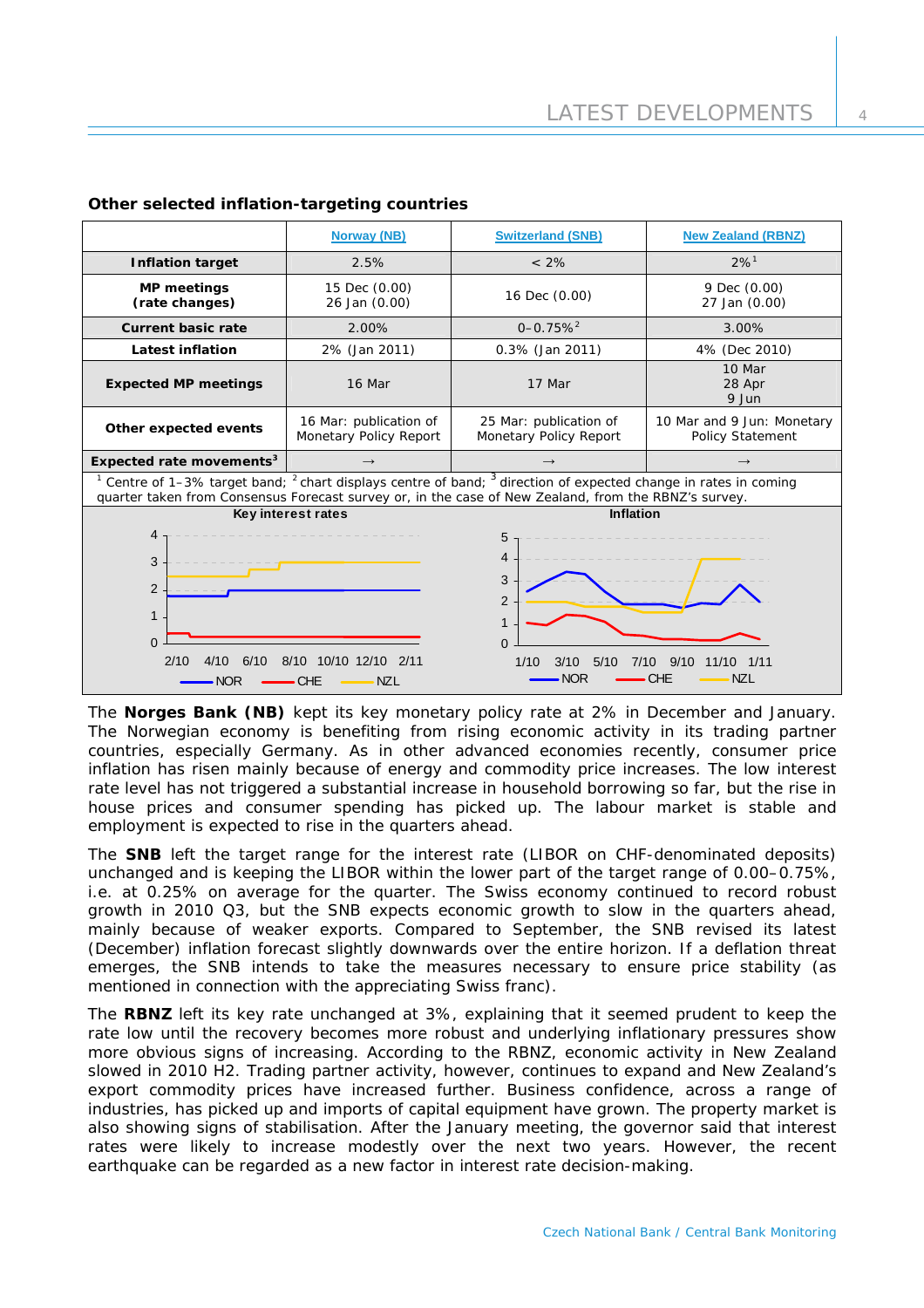# **2. NEWS**

#### **[Estonia joins euro area](http://www.ecb.europa.eu/press/pr/date/2011/html/pr110101.en.html)**

On 1 January, Estonia became the seventeenth member of the euro area. Eesti Pank paid up the remainder of its contribution to the capital of the ECB, transferred its contribution to the foreign reserve assets of the ECB and became a member of the Eurosystem. Estonian monetary financial institutions have been integrated into the euro area banking system and Estonian counterparties are thus able to participate in ECB open market operations. The changeover to the euro in Estonia is covered in more detail in *Spotlight*.

# **[ECB increases its capital by €5 billion...](http://www.ecb.europa.eu/press/pr/date/2010/html/pr101216_2.en.html)**

The ECB decided to increase its subscribed capital from  $\epsilon$ 5.76 billion to  $\epsilon$ 10.76 billion with effect from 29 December 2010 owing to increased volatility in foreign exchange rates, interest rates and gold prices as well as credit risk. The euro area national central banks will pay their additional capital contributions in three annual instalments, the first of which took place at the end of 2010. This decision resulted from an assessment of the adequacy of statutory capital and will allow the ECB's provisions and reserves to be augmented. This is the first increase in ECB capital in 12 years.

# **[...extends requirements in Eurosystem](http://www.ecb.europa.eu/press/pr/date/2010/html/pr101216.en.html) collateral framework...**

Asset-backed securities (ABSs) used as collateral in Eurosystem credit operations will have to be supplemented with loan-by-loan information. The ECB plans to introduce these requirements by mid-2012, first for mortgage-backed securities. The new requirements are expected to contribute to further developing transparency in the ABS market.

## **[…and signs swap facility agreement with Bank of England](http://www.ecb.europa.eu/press/pr/date/2010/html/pr101217.en.html)**

The ECB and the BoE have agreed a temporary liquidity swap facility of up to £10 billion. The liquidity is to be made available to the Central Bank of Ireland for the purpose of meeting any needs of the Irish banking system. The agreement expires at the end of September 2011.

#### **[Central banks extend swap arrangements with Fed](http://www.federalreserve.gov/newsevents/press/monetary/20101221a.htm)**

The Bank of Canada, the Bank of England, the European Central Bank, the Bank of Japan and the Swiss National Bank have extended their swap arrangements with the Fed to 1 August 2011. The provision of US dollar liquidity, designed to prevent stresses in short-term funding markets and to improve liquidity conditions in global money markets, will thus continue. The original arrangements were agreed in May 2010.

#### **[European Systemic Risk Board \(ESRB\)](http://www.esrb.europa.eu/home/html/index.en.html) established**

The representatives of the ESRB – the institution which will oversee and assess risks to financial stability in the EU – met for the first time in January in Frankfurt am Main. The ESRB will be headed by the President and Vice-President of the ECB, the governors of the national central banks of the EU Member States and representatives of other institutions. Three financial market supervision authorities were established at the same time: **EBA** (bank regulation), [ESMA](http://www.esma.europa.eu/) (capital market regulation) and [EIOPA](https://eiopa.europa.eu/) (regulation of insurance companies and pension funds), which, together with the ESRB, make up the European System of Financial Supervisors (ESFS).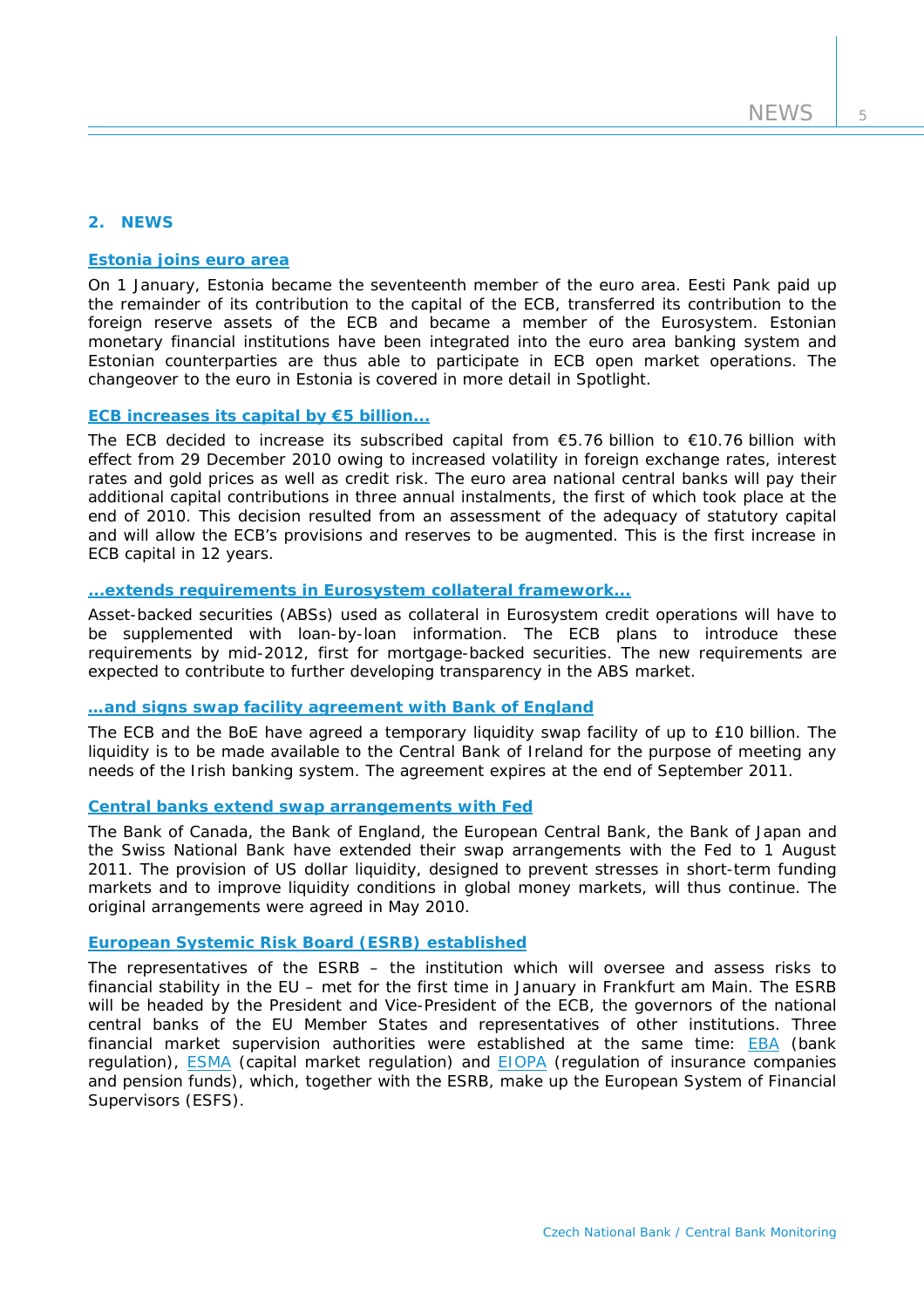6

## **BoE [Governor sends open letter to Chancellor](http://www.bankofengland.co.uk/monetarypolicy/pdf/cpiletter110215.pdf)**

The UK inflation rate in January reached 4.0%, i.e. two percentage points above the central bank's target. BoE Governor Mervyn King therefore sent an open letter to the Chancellor of the Exchequer as he is required to do by law. In his letter the Governor gives the main reasons for the deviation of inflation from the target: the rise in VAT, the continuing consequences of the fall in sterling in late 2007 and 2008, and recent increases in commodity prices, particularly energy prices.

# **[Third ECB, EC and IMF review mission takes place in Greece](http://www.ecb.int/press/pr/date/2011/html/pr110211.en.html)**

Representatives of the European Commission, European Central Bank and International Monetary Fund visited the Greek capital in late January and early February to assess the progress made by the government's economic programme, which is being supported by loans from euro area countries and the IMF. According to the mission's experts, the programme has made further progress towards achieving its objectives despite delays in some areas. Greece should thus receive another €15 billion in financial assistance. The next review of the situation in Greece is scheduled for May 2011.

## **[Norges Bank has new Governor](http://www.norges-bank.no/templates/article____77887.aspx)**

Øystein Olsen became the new governor of the Norwegian central bank on 1 January. He replaced Svein Gjedrem, who headed Norges Bank from 1999. Mr Olsen was appointed for a six-year term. His previous post was that of Director General of Statistics Norway. In his introductory speech he stated that the central bank would continue along the same path, but that he was aware of challenges in the form of imbalances and problems in the international economy.

## **[Kevin Warsh announces intent to resign as member of Fed Board of Governors](http://www.federalreserve.gov/newsevents/press/other/20110210a.htm)**

Kevin Warsh announced his intent to resign from his post in the Fed's Board of Governors. The youngest Board member, appointed in 2006, submitted his letter of resignation to President Obama without giving any reasons for his decision.

# **Hungary changes rules of appointment to central bank management**

The Hungarian parliament approved a change to the rules of appointment of members of the Magyar Nemzeti Bank's rate-setting Monetary Council. The Hungarian president signed the relevant amendment to the Act on the Magyar Nemzeti Bank into law. The parliament now has the right to appoint four of the seven council members. Under the previous legislation, the these four members had been appointed by the president of Hungary – two at the proposal of the MNB governor and two at the proposal of the prime minister. The terms of office of four council members expire at the start of March. In an [opinion](http://www.ecb.europa.eu/ecb/legal/pdf/en_con_2010_91_f.pdf), the ECB noted the importance of central bank independence and criticised the frequent changes to the Hungarian central bank law, which had undermined the stable basis needed for the central bank's functioning. The ECB also noted that the combination of the changes to the remuneration of the decision-making body of the MNB and to the competences of the governor with the repeated criticism expressed by the government concerning interest rate decisions taken by the MNB could be seen as the government trying to influence the governor in the performance of his tasks.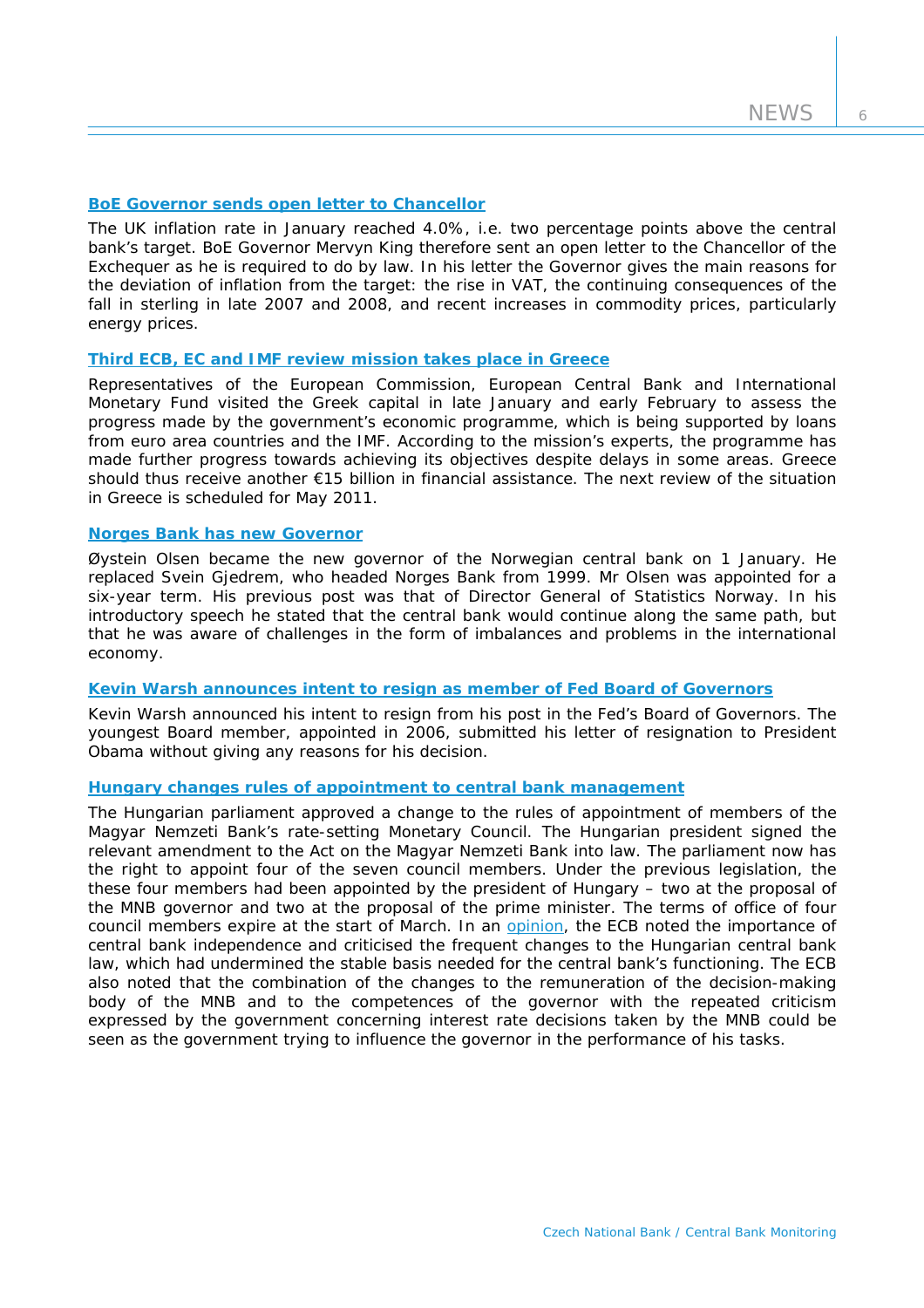## **3. SPOTLIGHT: INTRODUCTION OF THE EURO IN ESTONIA**

*On 1 January 2011 Estonia became the seventeenth country of the euro area and its central bank (Eesti Pank) became a member of the Eurosystem. Estonia adopted the euro at a time*  when the global financial and economic crisis was causing the euro area difficulties and *exposing its weak points. Paradoxically, however, the oppressive domestic impacts of the crisis "helped" Estonia satisfy the price stability criterion, which until that point had been the main barrier to its joining the monetary union. As Estonia had had its currency fixed to the euro ever since the single European currency came into being and had not been pursuing its own independent monetary policy, adoption of the euro was a natural end point of the process of integration into European structures. In the monetary policy area, Estonia can now participate in decision-making. Joining the euro area brings also some benefits in the form of the definitive elimination of exchange rate risk and transaction costs. A probably less welcome fact is that Estonia will now have to contribute financial assistance to ailing euro area countries. The changeover itself was well prepared and proceeded smoothly.* 

#### **The road to the euro**

Estonia entered the EU on 1 May 2004 along with another nine new member states. The decision to join the EU had been confirmed in a referendum held the previous November. The referendum result also revealed public support for further progress with the country's integration into European structures. At that time the Estonian kroon was already fixed to the

European currency within a currency board framework. Before that – since 1992 – it had been pegged to the Deutsche Mark. The fixed exchange rate regime caused, among other things, a massive rise in private sector foreign currency borrowing, which as early as 1998 accounted for three-quarters of total credit. For Estonia, the planned changeover to the euro therefore represented a natural exit from the fixed exchange rate regime and the completion of integration into European currency structures, something that seemed particularly attractive during the crisis.



The practical preparations for euro adoption started prior to EU entry. In January 2004, the Estonian government set a target of being technically ready by January 2007. In June 2004, Estonia joined the ERM II exchange rate mechanism. The Estonian government and the Eesti Pank agreed on a target of adopting the euro at the earliest possible time. In December 2004, the government set up a *National Changeover Committee*, and at the start of 2005 six task forces were formed to identify and resolve potential problems relating to the changeover. One of them was a joint task force of Eesti Pank and credit institutions, which dealt with card payments, ATMs and currency in circulation. The other task forces addressed such issues as the business environment, technical preparation of state institutions, consumer protection, legislation and communication. Later on, a seventh task force was established to monitor the fulfilment of the convergence criteria. The task force members were drawn from both the public and private sectors. A *National Changeover Plan* was compiled based on the documents prepared by the task forces.

The European Commission's autumn 2006 and spring 2008 assessments of technical preparedness were very favourable. Some of the economic criteria, however, were not fulfilled until last year. These "Maastricht criteria" were assessed four times in the Convergence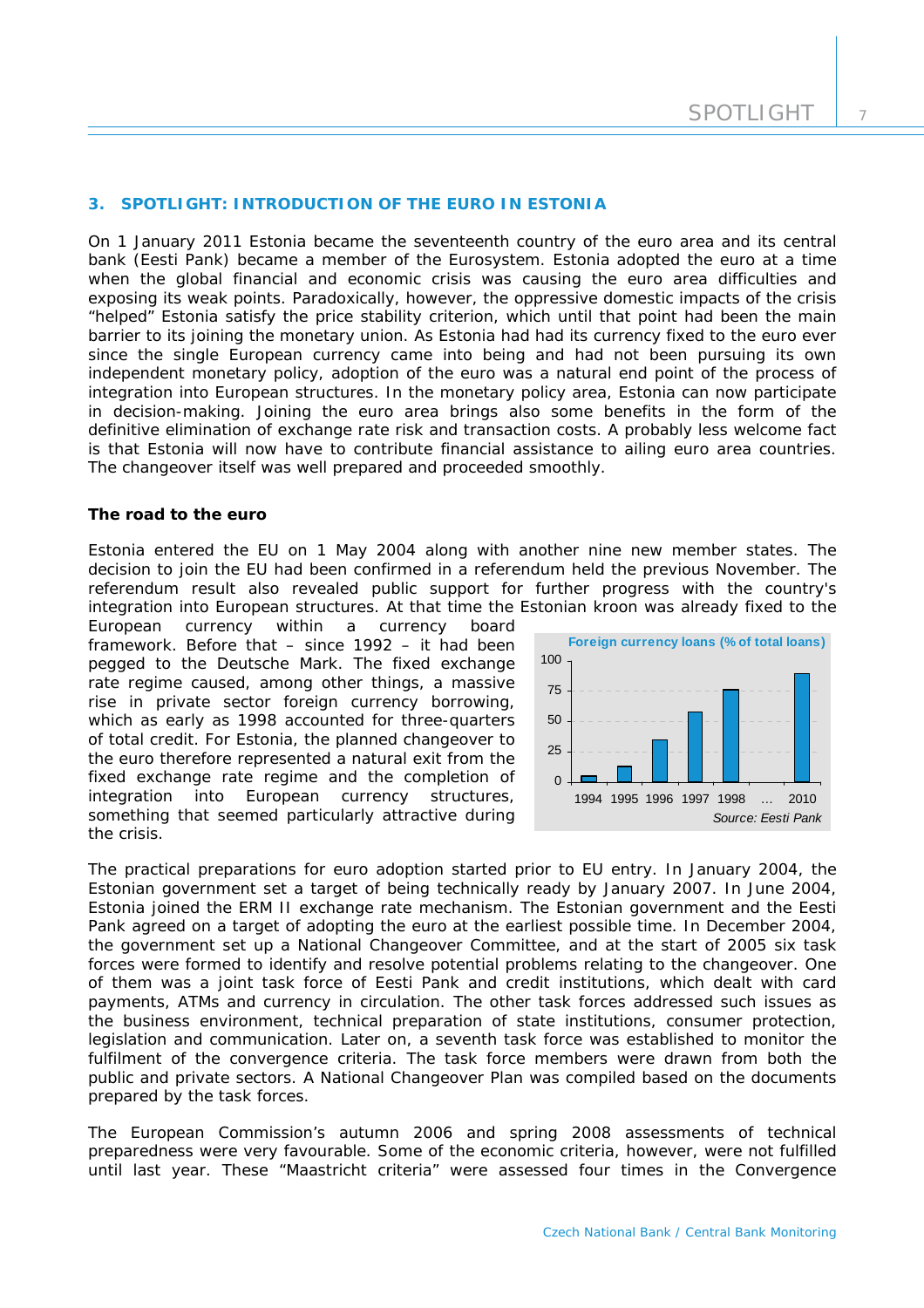Reports of the Commission and the European Central Bank, namely in 2004, 2006, 2008 and 2010. Most of the convergence criteria had long been satisfied. Public finances were in surplus in 2001–2007. Even during the global crisis Estonia managed to keep its deficit very low and compliant with the budget criterion (i.e. below 3% of GDP). Estonia's total government debt is the lowest of all the EU countries. The low government debt means it is not possible to assess the interest rate convergence criterion directly, as Estonia does not issue ten-year government bonds. The convergence reports reveal, however, that Estonia had no problem complying with this criterion. Estonia had spent more than five years in the ERM II and the kroon was fixed at EEK 15.6466 to the euro, so the exchange rate stability criterion was also fulfilled.



Until last year, however, euro adoption in Estonia had been hindered by a high inflation rate, which was not compliant with the price stability criterion. In the context of economic convergence, the fixed exchange rate had led to a rise in inflation in the pre-crisis period. The monetary policy imported *de facto* from the ECB had been too loose for Estonia's needs and real interest rates had been excessively low and often negative. In 2007–2008, inflation had been fuelled, in addition to the overheated domestic economy, by external factors, for example high commodity prices. A change occurred thanks only to the global financial and economic crisis, which "helped" Estonia to meet the last criterion, albeit at the cost of a sharp economic contraction and a rise in unemployment. (The final convergence reports of the European authorities and the assessment of fulfilment of the Maastricht criteria in Estonia were addressed in more detail in the Spotlight section of the [June 2010 issue of Monitoring](http://www.cnb.cz/miranda2/export/sites/www.cnb.cz/cs/menova_politika/monitoring_centralnich_bank/download/1002_mcb.pdf).)

# **The changeover**

The final phase of preparations for adoption of the euro as the Estonian legal tender could begin in earnest last summer after the relevant EU authorities approved Estonia's accession to the euro area on 1 January 2011. Like its predecessors Slovakia, Cyprus, Malta and Slovenia, Estonia decided to introduce the euro without a transition period (the "big bang" scenario).

The design for the national side of Estonia's euro coins arose from a public competition. The winning design features a geographical image of Estonia and the word "Eesti". Estonian euro coins started to be minted at the Finnish Mint in July. The country also borrowed most of its euro banknotes from Helsinki. To introduce the cash euro, roughly 194 million coins and 45 million banknotes were needed.

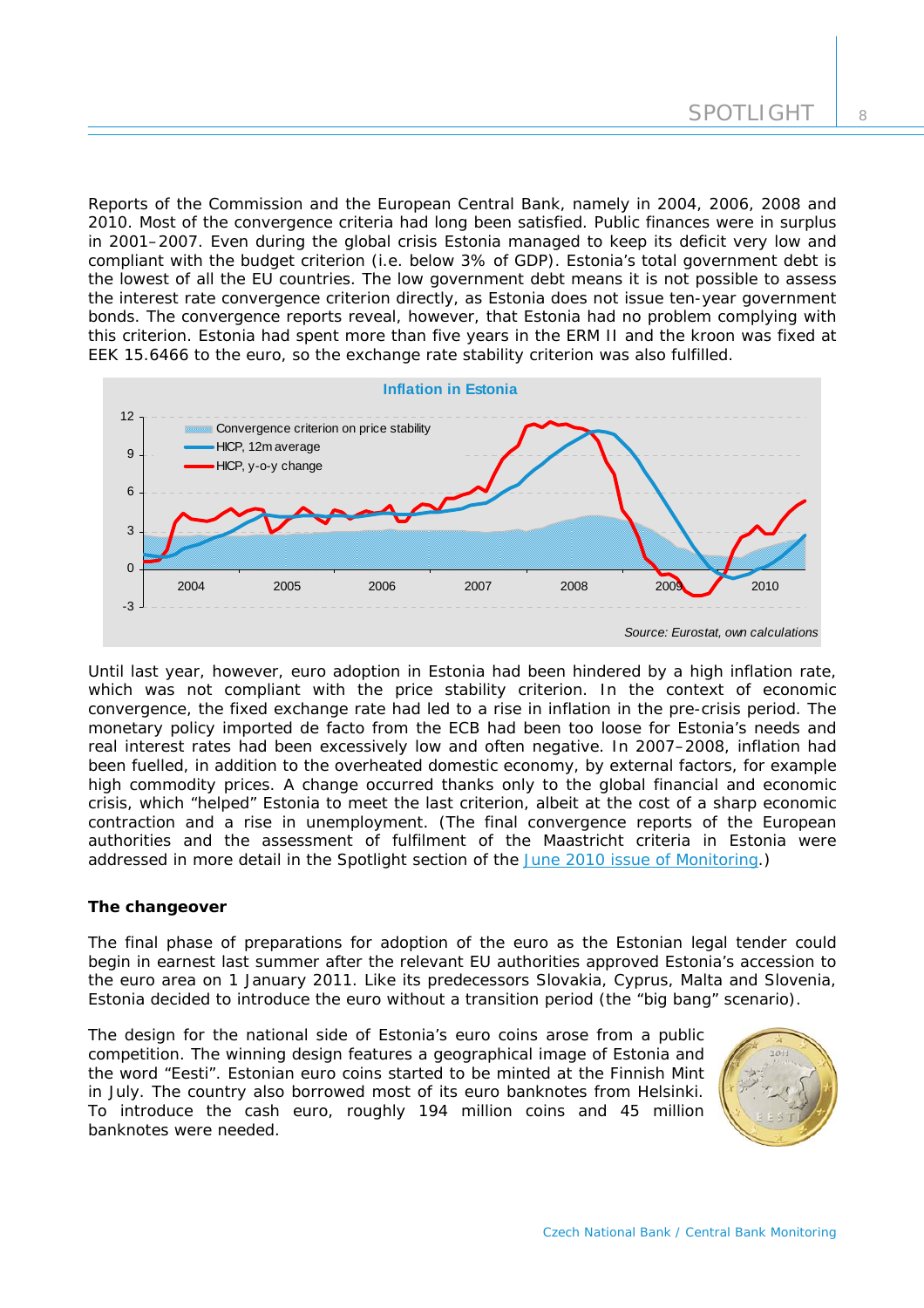The communication strategy – with its euro-welcoming "Tere euro" logo – was focused primarily on the general public and on businesses. The information for the public mostly concerned the schedule for the exchange of money, issues related to the exchange rate of the euro against the existing national currency, and information about the visual appearance and security



features of euro banknotes, consumer prices, etc. Businesses were informed mainly about changes in legislation, accounting regulations and IT applications. Rules for rounding, dual circulation of banknotes and coins, and dual display of prices were also an important part of the communication process. Important and potentially vulnerable groups of the population were addressed using various information materials and channels.

Three main channels were used to put the euro into circulation: banks, ATMs and retailers. Post offices were an important distribution channel in rural areas. Retailers were required to display their prices in both the kroon and the euro as from July 2010, and the dual display of prices will continue until June 2011. Frontloading of banks with coins started in September. Three months before "D-day" banks started frontloading their main clients, but not the general public. In contrast to the changeover process in previous countries, there was an option of frontloading small businesses in the last five days of 2010. Besides ensuring a smooth supply of the new single currency, it was also important to withdraw the kroon from circulation. This process started with a coin collection campaign in October. Banks also tried to persuade the public to deposit as much free cash with them as possible.

The changeover itself took place on 1 January 2011 at the rate of EUR  $1 = EEK$  15.6466. In the first two weeks of January there was a dual circulation period when both the euro and the kroon were legal tender. At the end of this period, the euro became the only legal tender. Banks are obliged to exchange kroons for euros at the set rate free of charge in the first half of 2011. In the second half of the year, exchange will be possible only in a limited number of bank branches. After that it will be possible to exchange the kroon for an unlimited period of time free of charge at the Eesti Pank.

To set a good example for the private sector, kroon tax rates and state fees and contributions in euro have been rounded in a direction that is favourable for the public. In line with a European Council Regulation, the euro was not allowed to affect the continuity of contracts or other legal documents.

# **Impacts of euro adoption in Estonia**

Estonia is a small and very open economy with very close trade links with the EU economy. The main benefits of introducing the euro will therefore be the removal of transaction costs, better price comparability and the definitive elimination of exchange risk in relation to the euro area. These factors are conducive to the further development of trade and financial integration. Euro area membership may foster greater credibility and confidence in Estonia's economic and financial stability and hence lower risk margins and long-term interest rates.

As Estonia was maintaining a fixed exchange rate and the Estonian economy was thus under the direct influence of ECB monetary policy, euro adoption does not mean a loss of Estonia's own monetary policy, as it de facto had none. The Eesti Pank will become part of the Eurosystem and will participate in the decision-making on euro area monetary policy through its representative in the Governing Council of the ECB. On the other hand, membership in the euro area will imply a less welcome duty for Estonia to contribute potential financial assistance to ailing euro area countries in the future.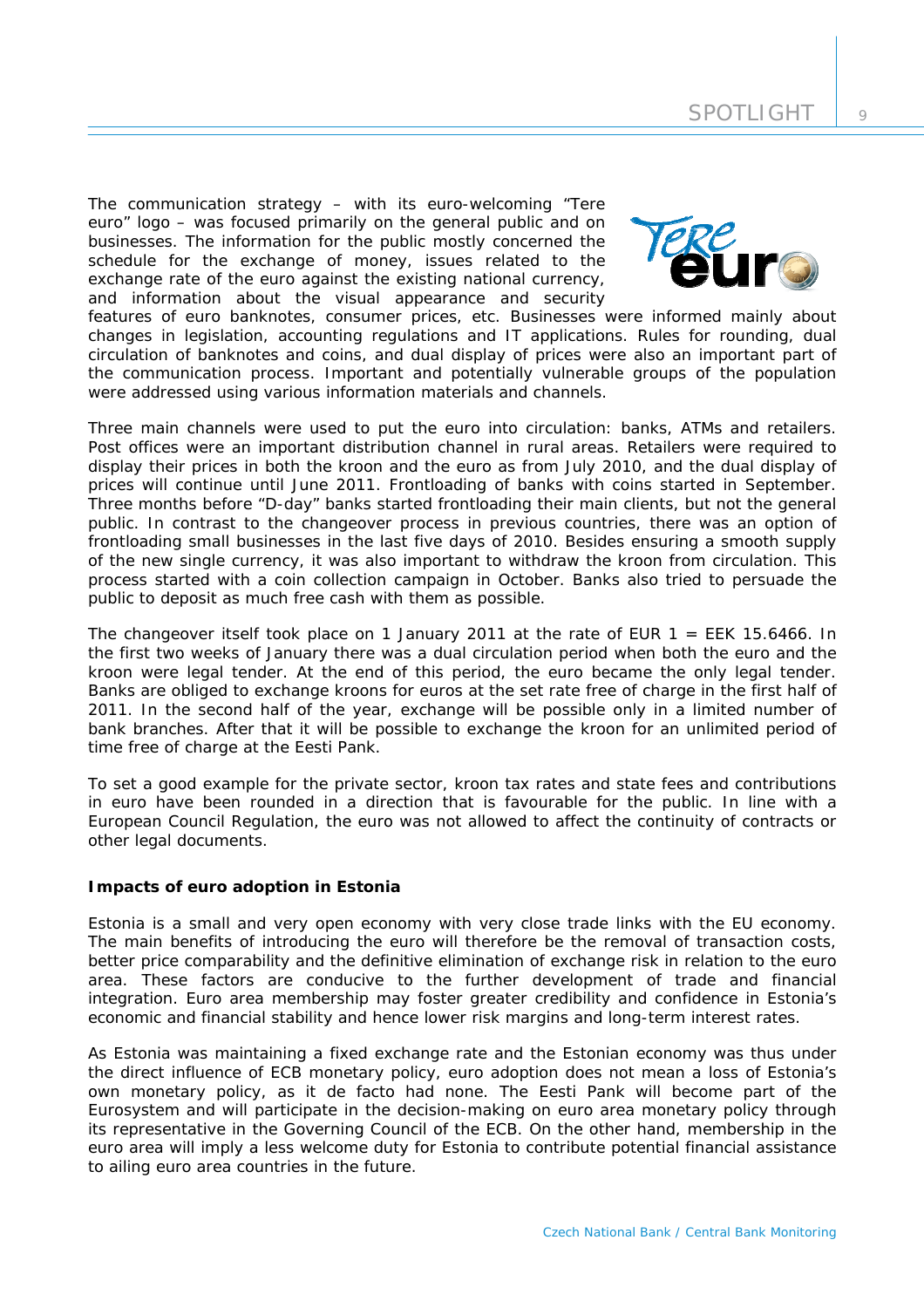The Estonian public was worried that prices would rise in connection with the changeover. According to an Eesti Pank report, however, euro adoption did not affect the price level. In January 2011 annual inflation was 5.3% and the price level was unchanged from the previous month. According to Statistics Estonia, the changes due to rounding during the changeover were mostly in the range of  $\pm 0.2$ %. Referring to the Estonian Consumer Protection Board's observations and Statistics Estonia's data, the Eesti Pank says that the introduction of the euro did not cause any serious price distortions and price trends did not change much in the first month of the year. The Consumer Protection Board's price observations showed that January price change patterns were not different from those of previous months, but the transition to psychologically convenient prices may continue in some sectors. The share of prices that end in zero or nine euro cents has increased somewhat since summer among the most popular goods and services. The rise in consumer prices in January was largely due to global food price growth, which was not related to the changeover. According to the official position, therefore, the increased inflation is not a result of the introduction of the euro.